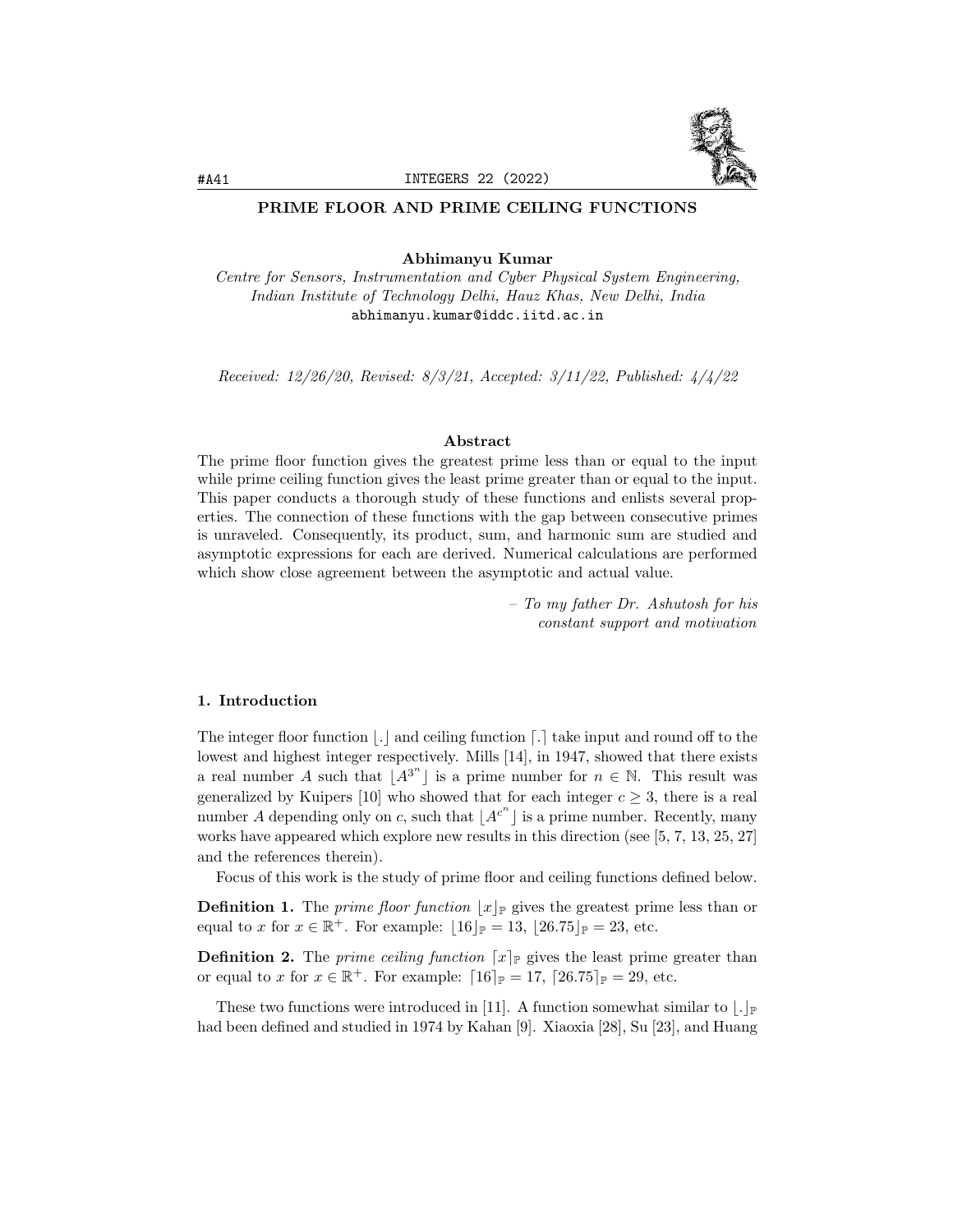[8] studied the asymptotic behavior of mean values of the functions attributed to Smarandache  $[22]$  that are identical to the ones defined here. Flórez  $[6]$  studied the primality of  $|T - p|$  where T is the product of triangular numbers, and p is either the smallest prime greater than  $T$  or the greatest prime less than  $T$ . In 2015, Qarawani [16] studied the "greatest prime function" which is identical to the prime floor function, where he proved inequalities based on Firoozbakht's conjecture (see [17, p. 185]) and arithmetic-geometric mean inequality.

The utility of prime floor and ceiling functions is pretty apparent by now. Also, one can notice intriguing connections with the properties of gaps between primes.

### 2. Properties and Bounds of  $|x|_{\mathbb{P}}$  and  $\lceil x \rceil_{\mathbb{P}}$

Figures 1 and 2 are the plots of  $\lfloor x \rfloor_{\mathbb{P}}$  and  $\lceil x \rceil_{\mathbb{P}}$  respectively. While plotting, it was assumed that  $|x|_{\mathbb{P}} = 0$  and  $\lceil x \rceil_{\mathbb{P}} = 2$  for  $x < 2$ ; this reasonable assumption helps to generalize the prime floor and prime ceiling functions over the entire domain of real numbers. The plots clearly show that  $|x|_p < x < |x|_p$  and both functions increase. Other properties of the two functions are listed below.



Figure 1: Plot of  $|x|_p$  for  $0 \le x \le 97$ 

Proposition 1. The prime floor and prime ceiling functions are equal for a prime input, that is  $\lfloor q \rfloor_{\mathbb{P}} = \lceil q \rceil_{\mathbb{P}} = q$ , where q is a prime number.

Proposition 2. Only the innermost function is relevant when a composition of several prime floor and/or ceiling functions are applied on  $x$ .

**Remark 1.** For instance,  $\left[ \left[ \left[ \lfloor x \rfloor_{\mathbb{P}} \right]_{\mathbb{P}} \right]_{\mathbb{P}} \right]_{\mathbb{P}} = \lfloor x \rfloor_{\mathbb{P}}.$ 

**Proposition 3.** We have  $\lfloor x \rfloor_{\mathbb{P}} \leq x \leq \lceil x \rceil_{\mathbb{P}}$ , where equality is achieved for prime x.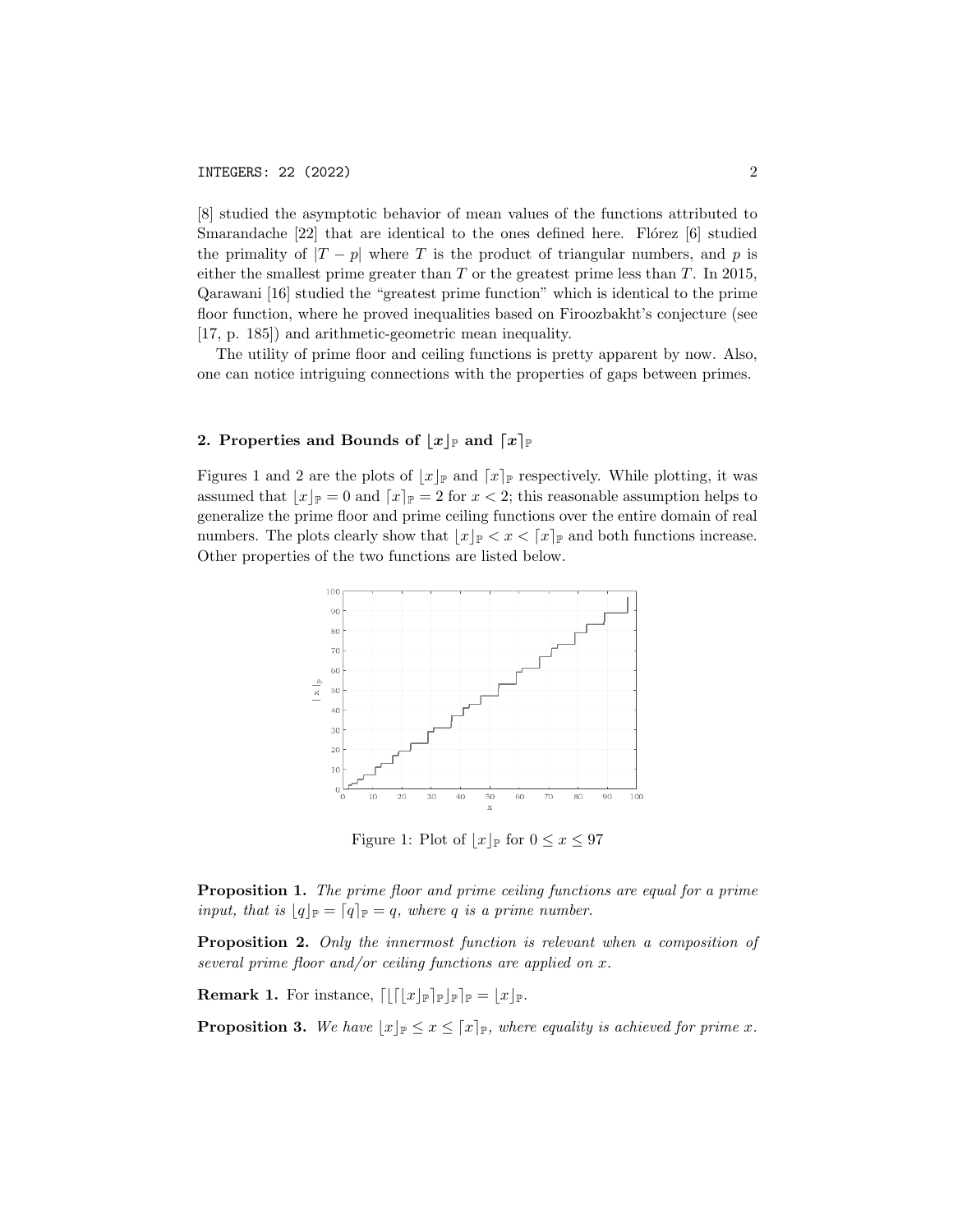

Figure 2: Plot of  $\lceil x \rceil_{\mathbb{P}}$  for  $0 \leq x \leq 97$ 

**Proposition 4.** We have that  $\lfloor x \rfloor_{\mathbb{P}}^n \leq \lceil x^n \rceil_{\mathbb{P}}$  and  $\lfloor x^n \rfloor_{\mathbb{P}} \leq \lceil x \rceil_{\mathbb{P}}^n$ . **Proposition 5.** For  $x, k, \ell \in \mathbb{R}^+$ ,  $\frac{k\lfloor x \rfloor_{\mathbb{P}} + \ell \lceil x \rceil_{\mathbb{P}}}{k}$  $\frac{\mathbb{P} \left[ \left[ \frac{1}{k} \right] - \mathbb{P} \left[ \frac{1}{k} \right] \mathbb{P}}{k + \ell}$  lies between  $\lfloor x \rfloor_{\mathbb{P}}$  and  $\lceil x \rceil_{\mathbb{P}}$ ; there-

fore, we have

$$
\lfloor x \rfloor_{\mathbb{P}} = \left\lfloor \frac{k \lfloor x \rfloor_{\mathbb{P}} + \ell \lceil x \rceil_{\mathbb{P}}}{k + \ell} \right\rfloor_{\mathbb{P}} \quad \text{and} \quad \lceil x \rceil_{\mathbb{P}} = \left\lceil \frac{k \lfloor x \rfloor_{\mathbb{P}} + \ell \lceil x \rceil_{\mathbb{P}}}{k + \ell} \right\rceil_{\mathbb{P}}
$$

**Proposition 6.** For  $x \ge 17$ , we have

$$
\lfloor x \rfloor_{\mathbb{P}} > \frac{x}{\log x} \log \left( \frac{e^{-1}x}{\log x} \log \left( \frac{x}{\log x} \right) \right).
$$

*Proof.* Let  $\pi(x)$  denote the number of primes less than or equal to x; then  $p_{\pi(x)}$  is the  $\pi(x)$ th prime, so  $\lfloor x \rfloor_{\mathbb{P}} = p_{\pi(x)}$ . Using the lower bound on  $p_n$  from [3] gives

$$
\lfloor x \rfloor_{\mathbb{P}} = p_{\pi(x)} > \pi(x) \Big( \log(\pi(x) \log \pi(x)) - 1 \Big).
$$

Substituting  $\pi(x) > \frac{x}{\log x}$  from [18], the required result is achieved.

**Proposition 7.** For  $x \ge 60184$ , we have

$$
\lceil x \rceil_{\mathbb{P}} < \left( \frac{x}{\log x - 1.1} + 1 \right) \log \left( \left( \frac{x}{\log x - 1.1} + 1 \right) \log \left( \frac{x}{\log x - 1.1} + 1 \right) \right).
$$

*Proof.* If x is a prime then  $[x]_{\mathbb{P}} = p_{\pi(x)}$ , otherwise  $[x]_{\mathbb{P}} = p_{\pi(x)+1}$ . In either case,  $\lceil x \rceil_{\mathbb{P}} \leq p_{\pi(x)+1}$  is always true; thus using the upper bound to  $p_n$  from [19] gives

$$
\lceil x \rceil_{\mathbb{P}} < (\pi(x) + 1) \log ((\pi(x) + 1) \log (\pi(x) + 1)),
$$

which gives the desired result by substituting  $\pi(x) < \frac{x}{\log x - 1.1}$  from [4].  $\Box$ 

 $\Box$ 

.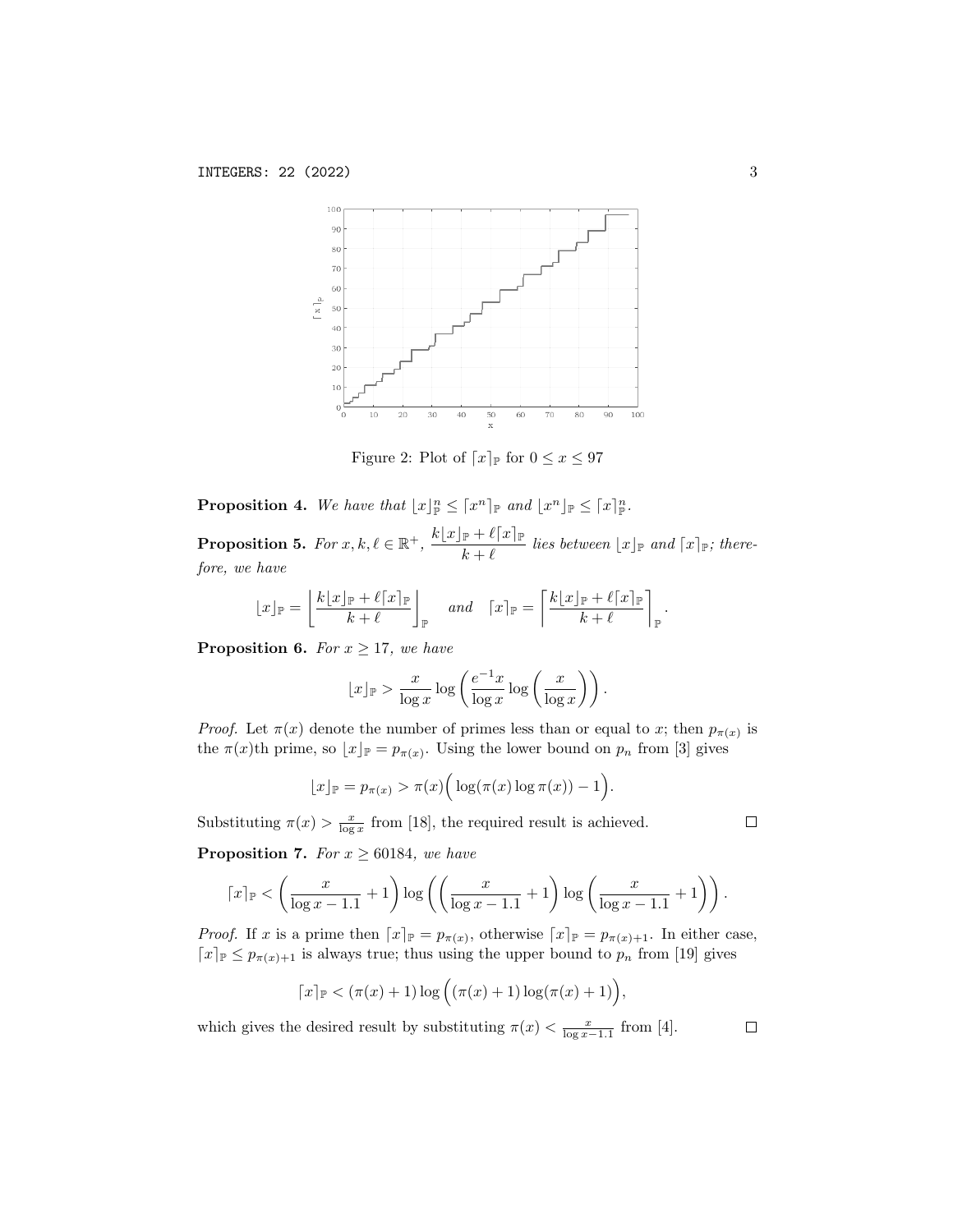It is apparent from Figures 1 and 2 that  $\lfloor x \rfloor_{\mathbb{P}} \sim \lceil x \rceil_{\mathbb{P}} \sim x$  which can be rigorously proven. Using Propositions 3 and 6, we have the following corollary.

Corollary 1. We have

$$
1 < \lim_{x \to \infty} \frac{\lfloor x \rfloor_{\mathbb{P}}}{x} \le 1,
$$

which gives  $\lfloor x \rfloor_{\mathbb{P}} \sim x$  for large x.

The squeeze theorem of limits proves the final asymptotic in Corollary 1. Using it along with Propositions 3 and 7 gives the following corollary.

Corollary 2. We have

$$
1 \le \lim_{x \to \infty} \frac{\lceil x \rceil_{\mathbb{P}}}{x} < 1
$$

which gives  $\lceil x \rceil_{\mathbb{P}} \sim x$  for large x.

### 3. Relation with Prime Gaps

The prime gap function is given by  $g_n := p_n - p_{n-1}$  where  $g_1 = 2$ . One hopes to use  $\lfloor x \rfloor_{\mathbb{P}}$  and  $\lceil x \rceil_{\mathbb{P}}$  to gain more information about prime gaps. In view of the definition of  $g_n$ , one might furthermore define  $g(x) := [x]_{\mathbb{P}} - \lfloor x \rfloor_{\mathbb{P}}$ , which acts as a continuous analogue of  $g_n$ . Figure 3 is the area plot of  $g(x)$  versus x.



Figure 3: Plot of  $\lceil x \rceil_{\mathbb{P}} - \lfloor x \rfloor_{\mathbb{P}}$  for  $0 \le x \le 1000$ 

Theorem 1. We have

$$
\int_{0}^{x} g(x) dx = \sum_{k=1}^{\pi(x)} g_k^2 + (x - \lfloor x \rfloor_{\mathbb{P}}) (\lceil x \rceil_{\mathbb{P}} - \lfloor x \rfloor_{\mathbb{P}}).
$$
 (1)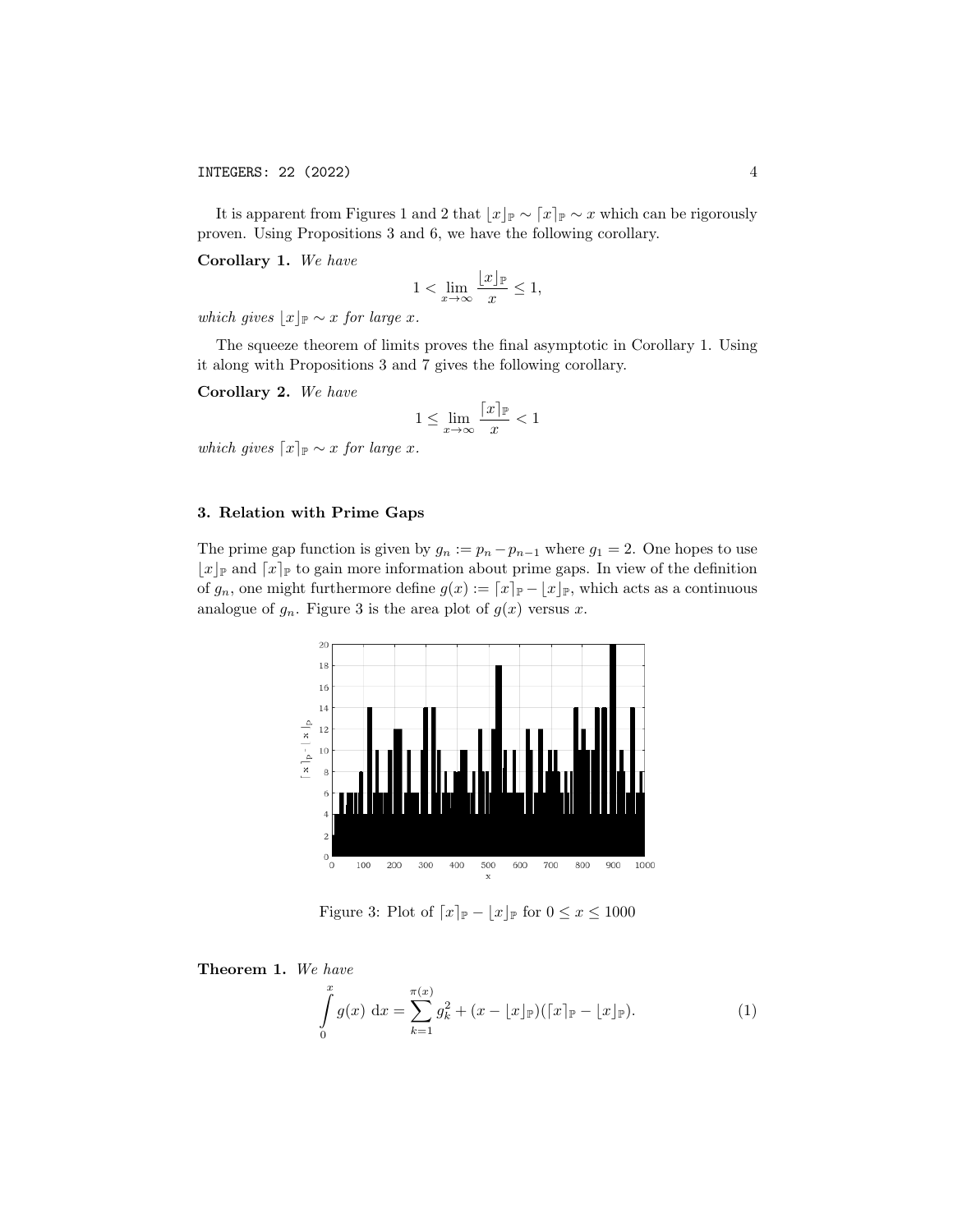*Proof.* Let  $I(x) = \int_{0}^{x}$ 0  $g(x)$  dx; the integral can be separated at prime endpoints to give

$$
I(x) = \int_{0}^{p_1} [x]_{\mathbb{P}} - [x]_{\mathbb{P}} dx + \int_{p_1}^{p_2} [x]_{\mathbb{P}} - [x]_{\mathbb{P}} dx + \int_{p_2}^{p_3} [x]_{\mathbb{P}} - [x]_{\mathbb{P}} dx
$$
  
+ ... + 
$$
\int_{|x|_{\mathbb{P}}}^{x} [x]_{\mathbb{P}} - [x]_{\mathbb{P}} dx
$$
  
= 
$$
p_1^2 + (p_2 - p_1)^2 + (p_3 - p_2)^2 + ... + ([x]_{\mathbb{P}} - [x]_{\mathbb{P}})(x - [x]_{\mathbb{P}})
$$
  
= 
$$
2^2 + \sum_{k=2}^{\pi(x)} (p_k - p_{k-1})^2 + ([x]_{\mathbb{P}} - [x]_{\mathbb{P}})(x - [x]_{\mathbb{P}})
$$
  
= 
$$
\sum_{k=1}^{\pi(x)} g_k^2 + (x - [x]_{\mathbb{P}})([x]_{\mathbb{P}} - [x]_{\mathbb{P}}).
$$

Hence, the connection between the prime gap function and its continuous analogue is established.  $\Box$ 

**Lemma 1.** For a continuous and differentiable function  $h(x)$ , we have

$$
\sum_{1 \le m \le x} h(\lceil m \rceil_{\mathbb{P}}) \sim x h(\lceil x \rceil_{\mathbb{P}}) + \lfloor x \rfloor_{\mathbb{P}} \Big( h(\lfloor x \rfloor_{\mathbb{P}}) - h(\lceil x \rceil_{\mathbb{P}}) \Big) - 2h(2) - \int_{2}^{\lfloor x \rfloor_{\mathbb{P}}} h'(t)t \, dt. \tag{2}
$$

*Proof.* Splitting the sum  $\sum$  $1\leq m\leq x$  $h([m]_{\mathbb{P}})$  at prime endpoints gives

$$
\sum_{1 \le m \le x} h(\lceil m \rceil_{\mathbb{P}}) = \sum_{k=1}^{\pi(x)} g_k h(p_k) + (x - \lfloor x \rfloor_{\mathbb{P}}) h(\lceil x \rceil_{\mathbb{P}}). \tag{3}
$$

Applying Abel's summation formula (see [1, 2]) to the sum on the right side, we have

$$
\sum_{k=1}^{\pi(x)} g_k h(p_k) = \left(\sum_{k=1}^{\pi(x)} g_k\right) h(p_{\pi(x)}) - \left(\sum_{k=1}^{\pi(x)} g_k\right) h(p_{\pi(1)}) - \int_{1}^{\pi(x)} \frac{dh(p_u)}{du} \left(\sum_{k=1}^u g_k\right) du
$$
  

$$
\sim p_{\pi(x)} h(p_{\pi(x)}) - 2h(2) - \int_{1}^{\pi(x)} \frac{dh(p_u)}{du} \times p_u du
$$
  

$$
= \lfloor x \rfloor_{\mathbb{P}} h(\lfloor x \rfloor_{\mathbb{P}}) - 2h(2) - \int_{1}^{\pi(x)} h'(p_u) \times \frac{dp_u}{du} \times p_u du.
$$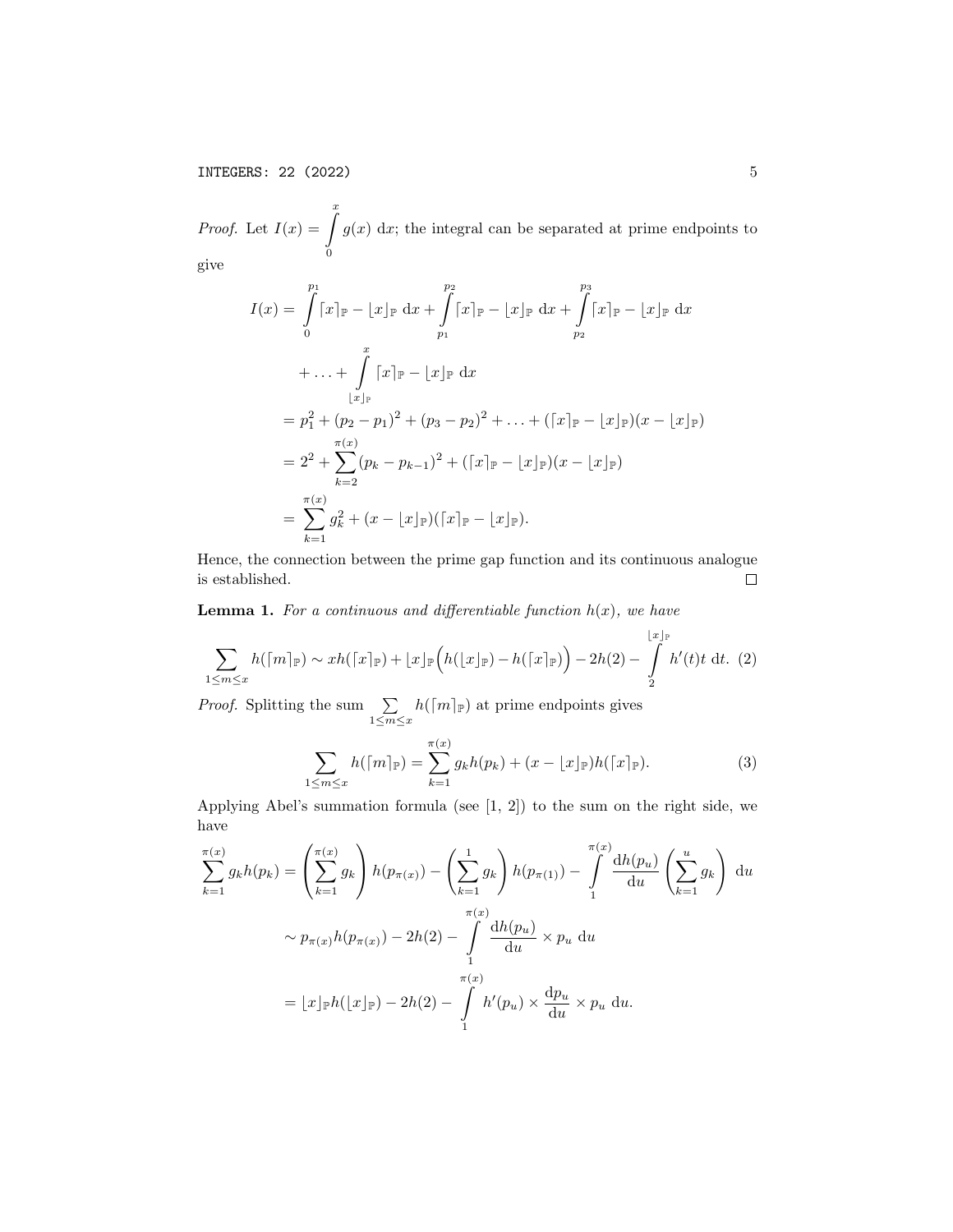Substitute the above expression in Equation (3) to get

$$
\sum_{1 \le m \le x} h(\lceil m \rceil_{\mathbb{P}}) \sim xh(\lceil x \rceil_{\mathbb{P}}) + \lfloor x \rfloor_{\mathbb{P}}(h(\lfloor x \rfloor_{\mathbb{P}}) - h(\lceil x \rceil_{\mathbb{P}})) - 2h(2) - \int_{p_1}^{p_{\pi(x)}} h'(t)t \, dt
$$
\n
$$
= xh(\lceil x \rceil_{\mathbb{P}}) + \lfloor x \rfloor_{\mathbb{P}}(h(\lfloor x \rfloor_{\mathbb{P}}) - h(\lceil x \rceil_{\mathbb{P}})) - 2h(2) - \int_{2}^{\lfloor x \rfloor_{\mathbb{P}}} h'(t)t \, dt,
$$
\nwhich is the desired result.

which is the desired result.

# 4. Product and Sum Expressions

This section analyzes the product and sum over the prime ceiling function. Asymptotic expressions for each are given and then discussed. Similar results can be shown for the prime floor function, omitted here as they are essentially identical.

Theorem 2. We have

$$
\prod_{m=1}^{n} \lceil m \rceil_{\mathbb{P}} \sim \left(\frac{e}{2}\right)^{2} \frac{\lceil n \rceil_{\mathbb{P}}^{n}}{e^{\lfloor n \rfloor_{\mathbb{P}}}} \left(\frac{\lfloor n \rfloor_{\mathbb{P}}}{\lceil n \rceil_{\mathbb{P}}}\right)^{\lfloor n \rfloor_{\mathbb{P}}}.
$$
\n(4)

*Proof.* Taking the natural logarithm of  $\prod_{m=1}^{n} [m]_{\mathbb{P}}$  gives  $\sum_{m=1}^{n} \log[m]_{\mathbb{P}}$  which is a special case arising with  $h(x) = \log x$ . Using Lemma 1, we get

$$
\sum_{m=1}^{n} \log \lceil m \rceil_{\mathbb{P}} \sim n \log \lceil n \rceil_{\mathbb{P}} + \lfloor n \rfloor_{\mathbb{P}} \log \left( \frac{\lfloor n \rfloor_{\mathbb{P}}}{\lceil n \rceil_{\mathbb{P}}} \right) - 2 \log 2 - \int_{2}^{\lfloor n \rfloor_{\mathbb{P}}} \frac{1}{t} \times t \, dt
$$

$$
= n \log \lceil n \rceil_{\mathbb{P}} + \lfloor n \rfloor_{\mathbb{P}} \log \left( \frac{\lfloor n \rfloor_{\mathbb{P}}}{\lceil n \rceil_{\mathbb{P}}} \right) - 2 \log 2 - (\lfloor n \rfloor_{\mathbb{P}} - 2).
$$

Exponentiating both sides, we get

$$
\prod_{m=1}^n \lceil m \rceil_{\mathbb{P}} \sim \left(\frac{e}{2}\right)^2 \frac{\lceil n \rceil_{\mathbb{P}}^n}{e^{\lfloor n \rfloor_{\mathbb{P}}}} \left(\frac{\lfloor n \rfloor_{\mathbb{P}}}{\lceil n \rceil_{\mathbb{P}}}\right)^{\lfloor n \rfloor_{\mathbb{P}}},
$$

which is the desired result.

The above result is numerically tested for  $n \leq 20$  by evaluating the actual and asymptotic values of  $\log \left( \prod_{m=1}^n \lceil m \rceil_{\mathbb{P}} \right)$ . The ratio of asymptotic to actual value is also determined, which helps to estimate the relative error.

 $\Box$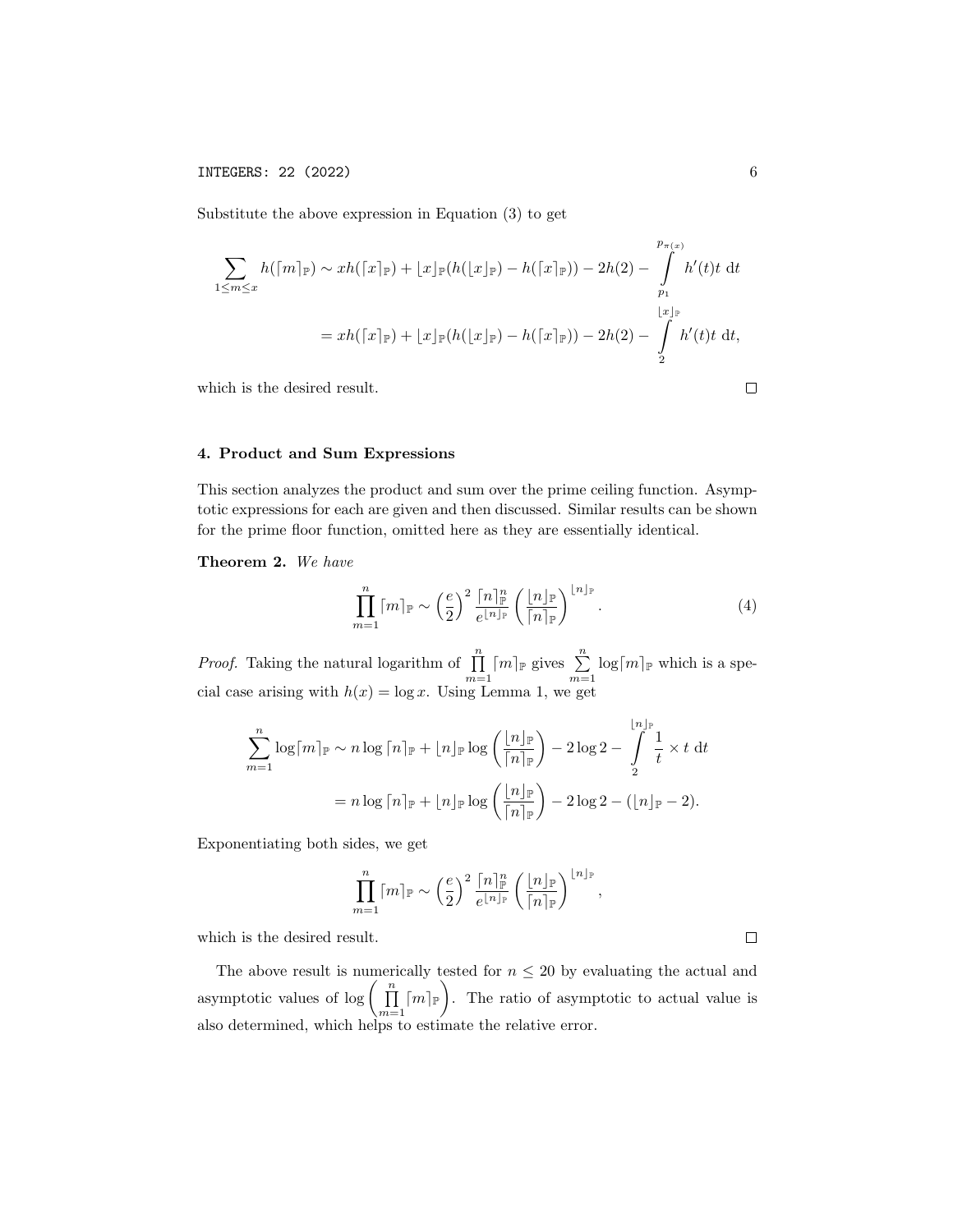| Number $n$     | Actual value | Asymptotic value | Ratio    |
|----------------|--------------|------------------|----------|
| $\overline{2}$ | 1.386294     | $\mathbf{0}$     | $\theta$ |
| 4              | 4.094344     | 2.518980         | 0.615234 |
| 6              | 7.649693     | 5.606805         | 0.732945 |
| 8              | 11.993498    | 9.632972         | 0.803183 |
| 10             | 16.789288    | 14.428762        | 0.859403 |
| 12             | 21.752133    | 18.555503        | 0.853043 |
| 14             | 27.150296    | 23.791261        | 0.876279 |
| 16             | 32.816723    | 29.457687        | 0.897642 |
| 18             | 38.594375    | 34.722771        | 0.899685 |
| 20             | 44.674308    | 40.693540        | 0.910894 |
|                |              |                  |          |

| unde 1: Comparison of $\log\left(\prod\limits_{m=1}^n \lceil m\rceil_{\mathbb{P}}\right)$ evaluated at different |  |
|------------------------------------------------------------------------------------------------------------------|--|
|------------------------------------------------------------------------------------------------------------------|--|

Table 1 suggests that the relative difference between the asymptotic and actual value reduces with increasing  $n$ . The close agreement between the two values is apparent from the ratio values, which approach unity as  $n$  increases.

Theorem 3. We have

$$
\sum_{m=1}^{n} \lceil m \rceil_{\mathbb{P}} \sim (n - \lfloor n \rfloor_{\mathbb{P}}) \lceil n \rceil_{\mathbb{P}} + \frac{\lfloor n \rfloor_{\mathbb{P}}^2}{2} - 2. \tag{5}
$$

*Proof.* By substituting  $h(x) = x$  in Lemma 1, we get

$$
\sum_{m=1}^{n} [m]_{\mathbb{P}} \sim n[n]_{\mathbb{P}} + [n]_{\mathbb{P}}([n]_{\mathbb{P}} - [n]_{\mathbb{P}}) - 4 - \int_{2}^{\lfloor n \rfloor_{\mathbb{P}}} t \, dt
$$

$$
= n[n]_{\mathbb{P}} + [n]_{\mathbb{P}}([n]_{\mathbb{P}} - [n]_{\mathbb{P}}) - 4 - \frac{\lfloor n \rfloor_{\mathbb{P}}^{2} - 2^{2}}{2}
$$

$$
= (n - \lfloor n \rfloor_{\mathbb{P}})[n]_{\mathbb{P}} + \frac{\lfloor n \rfloor_{\mathbb{P}}^{2}}{2} - 2,
$$

which simplifies to the required result.

The above result is numerically tested for  $n \leq 20$  by evaluating the actual and asymptotic values of  $\sum_{m=1}^{n} [m]_{\mathbb{P}}$ . The ratio of asymptotic to actual value is also determined, which gives an idea of the relative error.

Table 2 suggests that the relative difference between the asymptotic and actual value reduces with increasing  $n$ . The close agreement between the two values is apparent from the ratio values, which approach unity as  $n$  increases.

 $\Box$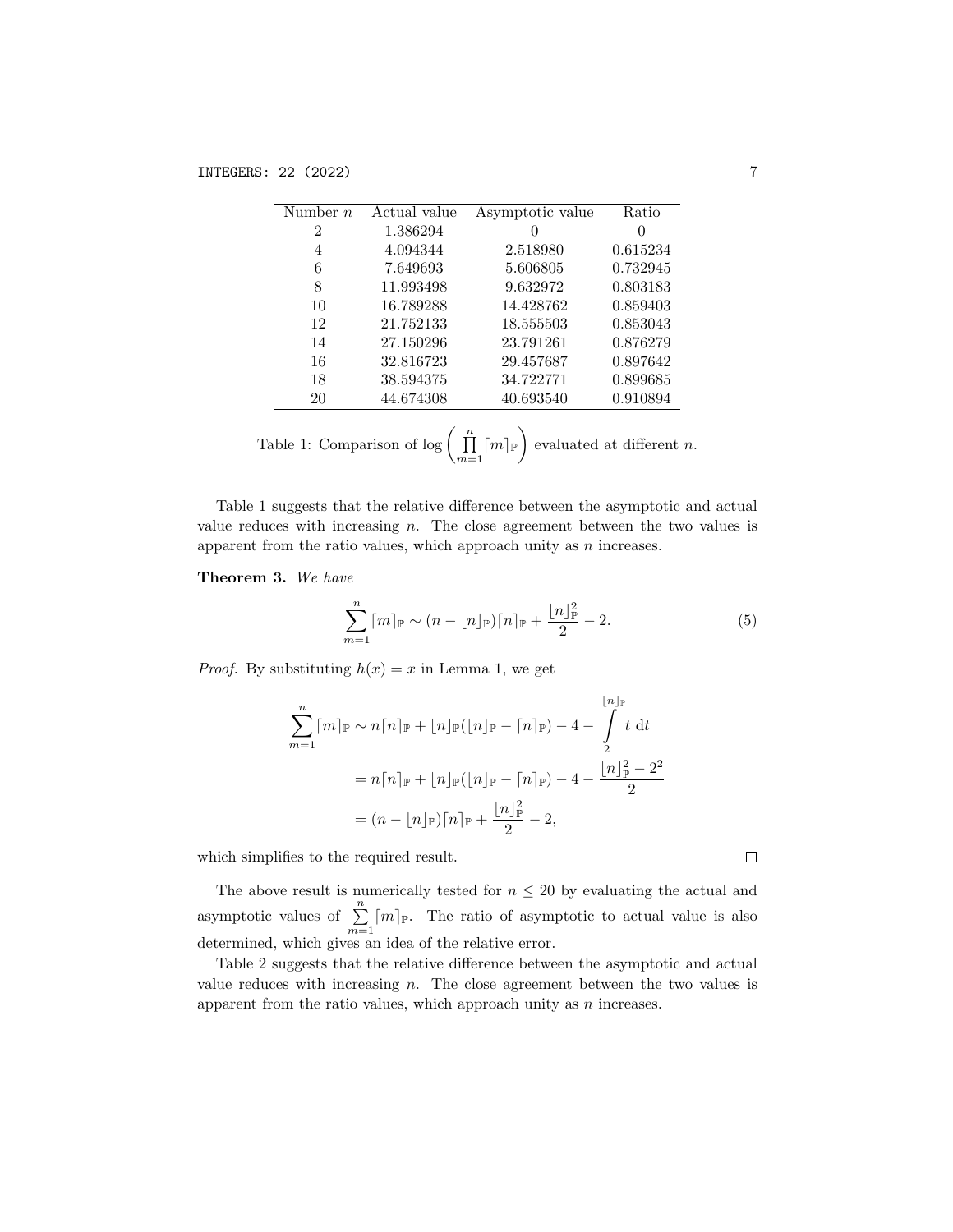| Number $n$    | Actual value | Asymptotic value | Ratio    |
|---------------|--------------|------------------|----------|
| $\mathcal{D}$ | 4            |                  |          |
| 4             | 12           | 7.5              | 0.629167 |
| 6             | 24           | 17.5             | 0.729167 |
| 8             | 42           | 33.5             | 0.797619 |
| 10            | 64           | 55.5             | 0.867188 |
| 12            | 88           | 71.5             | 0.812500 |
| 14            | 118          | 99.5             | 0.843220 |
| 16            | 152          | 133.5            | 0.878289 |
| 18            | 188          | 161.5            | 0.859043 |
| 20            | 230          | 201.5            | 0.876087 |
|               |              |                  |          |

Table 2: Comparison of  $\sum_{m=1}^{n} \lceil m \rceil_{\mathbb{P}}$  values evaluated at different *n*.

Theorem 4. We have

$$
\sum_{m=1}^{n} \frac{1}{\lceil m \rceil_{\mathbb{P}}} \sim \frac{n - \lfloor n \rfloor_{\mathbb{P}}}{\lceil n \rceil_{\mathbb{P}}} + \log \left( \frac{\lfloor n \rfloor_{\mathbb{P}}}{2} \right). \tag{6}
$$

*Proof.* By substituting  $h(x) = 1/x$  in Lemma 1, we get

$$
\sum_{m=1}^{n} \frac{1}{\lceil m \rceil_{\mathbb{P}}} \sim \frac{n}{\lceil n \rceil_{\mathbb{P}}} + \lfloor n \rfloor_{\mathbb{P}} \left( \frac{1}{\lfloor n \rfloor_{\mathbb{P}}} - \frac{1}{\lceil n \rceil_{\mathbb{P}}} \right) - 2 \times \frac{1}{2} + \int_{2}^{\lfloor n \rfloor_{\mathbb{P}}} \frac{t}{t^2} dt
$$

$$
= \frac{n - \lfloor n \rfloor_{\mathbb{P}}}{\lceil n \rceil_{\mathbb{P}}} + \log \left( \frac{\lfloor n \rfloor_{\mathbb{P}}}2 \right),
$$

which simplifies to the required result.

The harmonic sum on the left-hand side is reminiscent of the proof of Euler, where the infinitude of the set of prime numbers was shown by the divergence of the harmonic sum of prime numbers. Note, however, the harmonic sum here will have multiple repetitions of primes. This makes one wonder whether a similar weighted harmonic sum of twin primes obeys any exciting pattern. Although the harmonic sum of twin primes converges to Brun's constant [15], weighted sums might diverge. Apart from this, the reader is encouraged to wonder what connection the above result could have with the prime number theorem, if any.

Table 3 suggests that the asymptotic and actual values are in close agreement since the ratio sequence approaches unity. An additional observation by looking at all the tables is that the error decreases but at different rates for different functions. A future study might consider the error term more explicitly and offer more terms.

 $\Box$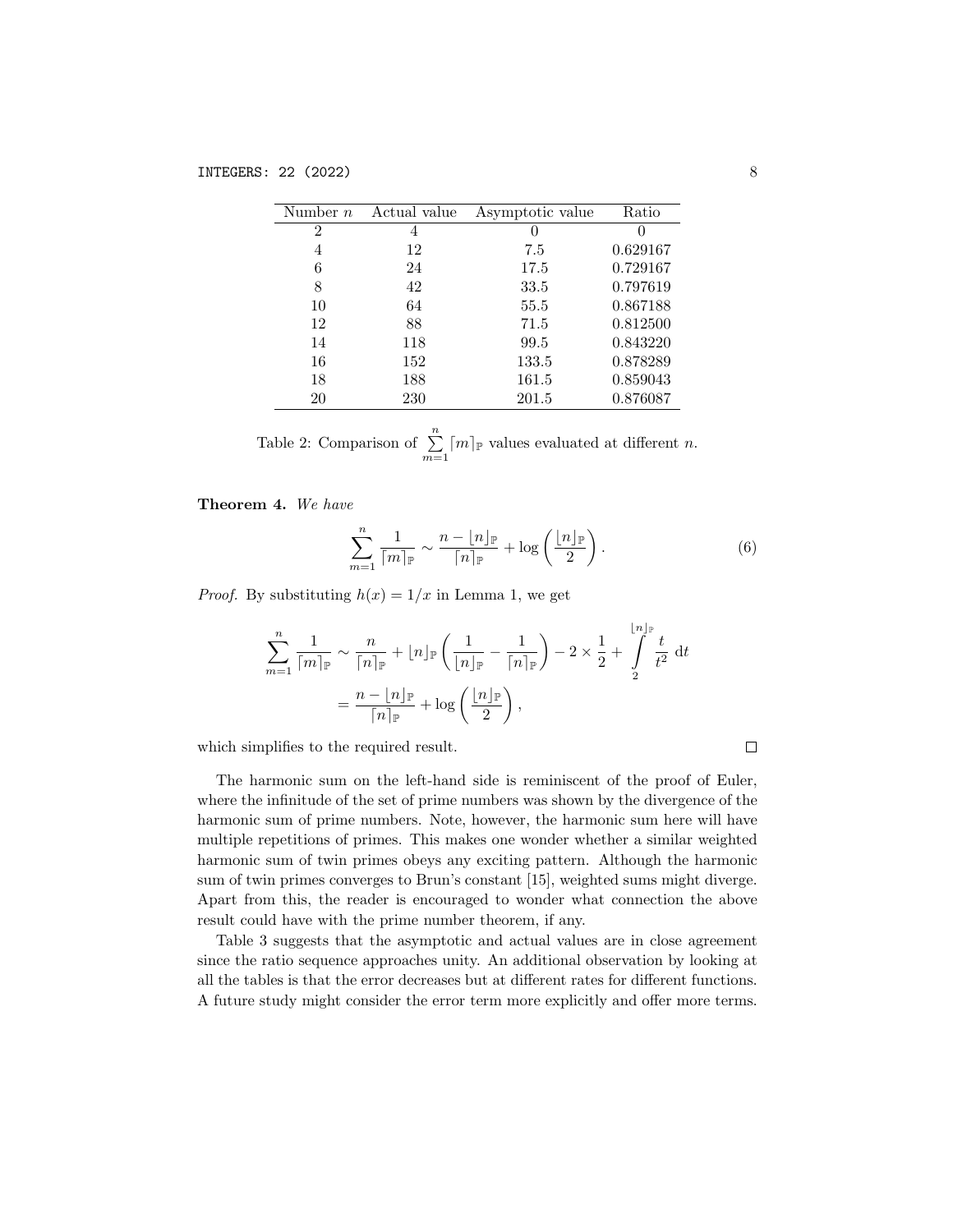| Number $n$     | Actual value | Asymptotic value | Ratio    |
|----------------|--------------|------------------|----------|
| $\overline{2}$ | 1            | $\mathbf{0}$     | $\Omega$ |
| 4              | 1.533333     | 0.605465         | 0.394868 |
| 6              | 1.876190     | 1.059148         | 0.564521 |
| 8              | 2.109957     | 1.343672         | 0.636824 |
| 10             | 2.291775     | 1.525490         | 0.665637 |
| 12             | 2.459607     | 1.781671         | 0.724372 |
| 14             | 2.595354     | 1.930626         | 0.743878 |
| 16             | 2.713001     | 2.048273         | 0.754984 |
| 18             | 2.824456     | 2.192698         | 0.776326 |
| 20             | 2.920566     | 2.294770         | 0.785728 |
|                |              |                  |          |

Table 3: Comparison of  $\sum_{m=1}^{n}$  $\frac{1}{\lceil m \rceil_{\mathbb{P}}}$  evaluated at different *n*.

## 5. Conclusion and Future Scope

This paper explores the prime floor and prime ceiling functions. They are analogous in a sense to the integer floor and ceiling functions but come with implicit numbertheoretic information. Asymptotic expressions for the product, sum, and sum of reciprocals of the prime ceiling function are proved. The relative closeness of the actual and asymptotic values is numerically validated. The author hopes this work proves useful for studying prime gaps for which the motivation is shared below.

Consider a sequence  $(\nu_n)_{n\geq 1}$  such that  $x = \nu_n$  lies between two consecutive primes  $p_n$  and  $p_{n+1}$  for all  $n \geq 1$ . Thus, the prime floor and prime ceiling of the sequence  $(\nu_n)_{n\geq 1}$  generate all prime pairs  $([\nu_n]_{\mathbb{P}}, [\nu_n]_{\mathbb{P}})$ . One possible example of  $\nu_n$  could simply be the mean of  $p_n$  and  $p_{n+1}$ , but this would not be a closed form expression. As the definition of  $\nu_n$  only poses a condition, so it would be desirable to have a  $\nu_n$  with a closed form expression. This sequence would have the property of generating primes when operated upon by prime floor and prime ceiling functions. Apart from this, one could also show that

$$
\sum_{n=1}^\infty \frac{1}{\lceil n \rceil_{\mathbb P}^s} = \sum_{k=1}^\infty \frac{g_k}{p_k^s}
$$

where the right-hand side is a weighted prime zeta function (introduced by Glaisher [26]) which can be further explored. The prime floor and prime ceiling functions could find application in the study of prime partitions [12, 24] and maybe partition zeta function (or a variant defined for prime partitions) [20, 21].

Acknowledgements. The author is grateful to the editor and the anonymous reviewer for the constructive comments and suggested changes that led to this manuscript's improvement.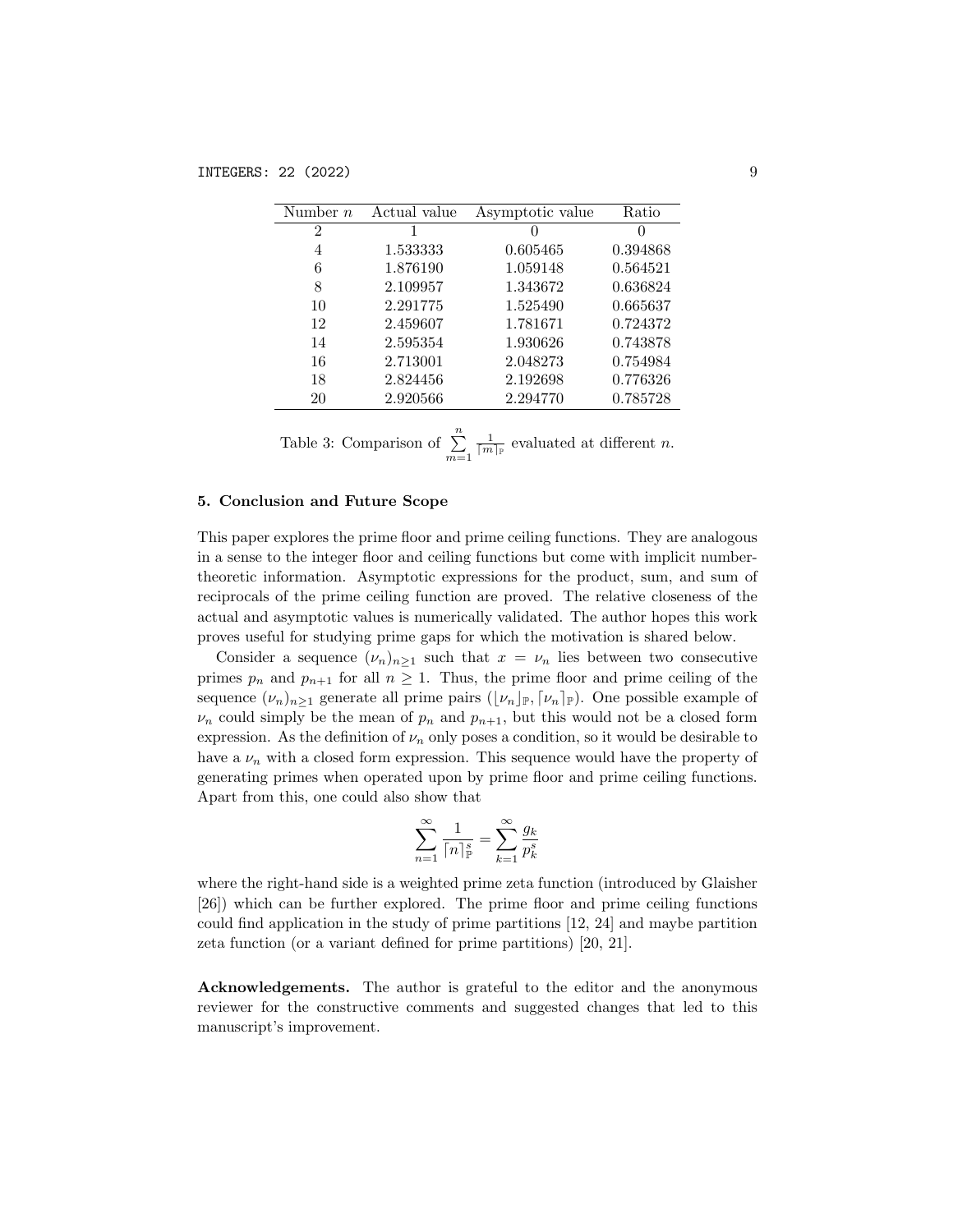#### References

- [1] M. Bǎnescu and D. Popa, A multiple Abel summation formula and asymptotic evaluations for multiple sums, Int. J. Number Theory 14(04) (2018), 1197–1210.
- [2] W. Chu, Abel's lemma on summation by parts and basic hypergeometric series, Adv. in Appl. Math. **39(4)** (2007), 490-514.
- [3] P. Dusart, The k-th prime is greater than  $k(\ln k + \ln \ln k 1)$  for  $k > 2$ , Math. Comp. **68(225)** (1999), 411–415.
- [4] P. Dusart, Estimates of some functions over primes without RH, preprint arXiv:1002.0442 (2010).
- [5] C. Elsholtz, Unconditional prime-representing functions, following Mills, Amer. Math. Monthly 127(7) (2020), 639–642.
- [6] R. Flórez and L. Junes, A relation between triangular numbers and prime numbers, *Integers* 11  $(2011)$ ,  $#A50$ .
- [7] D. Fridman, J. Garbulsky, B. Glecer, J. Grime, and M. T. Florentin, A prime-representing constant, Amer. Math. Monthly  $126(1)$  (2019), 70-73.
- [8] W. Huang, On the mean value of Smarandache prime part  $P_p(n)$  and  $p_p(n)$ , in *Proceedings of* the Sixth International Conference on Number Theory and Smarandache Notions, Research on Number Theory and Smarandache Notions, edited by Z. Wenpeng, Hexis, Phoenix, 2010, 100–104.
- [9] S. Kahan, On the smallest prime greater than a given positive integer, Math. Mag. 47(2) (1974), 91–93.
- [10] L. Kuipers, Prime-representing functions, Neder. Akad. Wetensch 53 (1950), 309–310.
- [11] A. Kumar and M. Rana, On the treatment of partitions as factorization and further analysis, J. Ramanujan Math. Soc. 35(3) (2020), 263–276.
- [12] A. Kumar, Analytic study of norms of prime partitions, Bull. Sci. Math. 171 (2021), 103038.
- [13] K. Matomäki, Prime-representing functions, Acta Math. Hungar. 128(4) (2010), 307-314.
- [14] W. H. Mills, A prime-representing function, Bull. Amer. Math. Soc. 53(6) (1947), 604.
- [15] D. Platt and T. Trudgian, Improved bounds on Brun's constant, preprint arXiv:1803.01925 (2018).
- [16] M. N. Qarawani, The greatest prime function of real variable, Global Journal of Mathematical Analysis 3(2) (2015), 89–96.
- [17] P. Ribenboim, The Little Book of Bigger Primes Second Edition, Springer-Verlag, 2004.
- [18] J. B. Rosser and L. Schoenfeld, Approximate formulas for some functions of prime numbers, Illinois J. Math.  $6(1)$  (1962), 64-94.
- [19] B. Rosser, Explicit bounds for some functions of prime numbers, Amer. J. Math. 63(1) (1941), 211–232.
- [20] R. Schneider, Partition zeta functions, Res. Number Theory 2 (2016).
- [21] R. Schneider and A. V. Sills, Analysis and combinatorics of partition zeta functions, Int. J. Number Theory 17(03) (2021), 805–814.